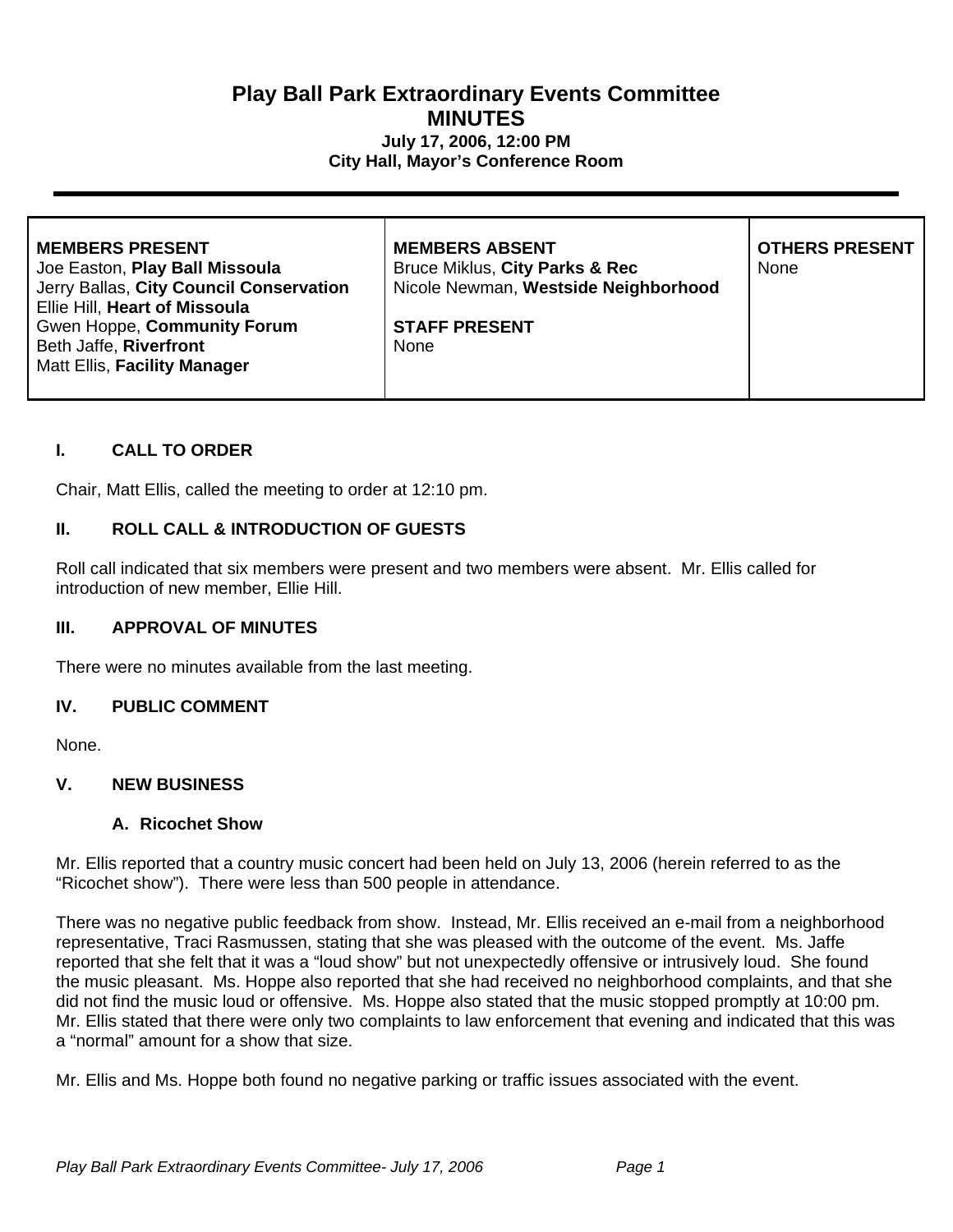Mr. Ellis and Mr. Easton said that sometimes special events occur suddenly and without sufficient time to call together the Extraordinary Events Committee (as with the Ricochet show). Mr. Easton and Mr. Ellis both emphasized that this was an exception and not the rule. Mr. Ellis stated that for the Ricochet show, a quorum of members was individually notified, and the event was approved by the Committee before the event took place. Mr. Easton said that sometimes promoters call Play Ball requesting an event "a few days" before the event's planned date because Missoula is often "just a stop on the way to another show". Ms. Hill indicated that she felt that it was appropriate for events to be occasionally approved informally (like the Ricochet show), as missing an "event opportunity" because of bureaucratic constraints would frustrate the purpose of the Committee and would not be in the best interest of Play Ball Park or the Citizens of Missoula. Mr. Ellis reemphasized that it is in Play Ball's interest to make sure that the Committee is satisfied, and that an informal approval process would only be utilized for unique situations.

# **B. Other Upcoming Events**

Mr. Ellis and Mr. Easton reported that there may be other events coming this Summer and Fall to the Play Ball Park but they do not have concrete details yet. There is a firework show scheduled in the end of July.

### **C. Election of Officers**

Mr. Ellis was re-elected as Chair and Ms. Hill was elected as Secretary, both by unanimous consent. Ms. Jaffe emphasized the importance of written minutes of meetings being submitted to Ruth Anderson in the Neighborhood Office and be made available to the public. Ms. Hill said that she would e-mail the minutes to the Committee Members and the Neighborhood Office.

### **VI. OLD BUSINESS**

### **A. Continued Focus on Noise Control**

Mr. Ellis requested feedback on the noise level for Extraordinary Events. Ms. Hoppe requested an independent standard of measurement be utilized to determine the level of noise present and each event. Mr. Ellis said that Bruce Miklus from City Parks and Rec may have a machine. Mr. Jaffe said that he believes that the Missoula Downtown Association may also have purchased a machine for the events at Caras Park. Mr. Jaffe also indicated that, in the future, the Committee may not only be interested in the level of noise but also the type of noise. Mr. Ellis stated that clips of the music can be obtained for the Committee. Mr. Ellis also indicated that the Missoula Police Department can also measure noise complaints. The Committee will look into independently measuring noise, if necessary, in the future.

## **VII. STAFF REPORT**

No staff present.

### **VIII. ANNOUNCEMENTS, NEWS AND UPCOMING EVENTS**

Mr. Ellis announced that Play Ball had been contacted by an event promoter regarding a significant concert potentially scheduled for Summer 2007. Mr. Ellis will provide more information to the Committee in the future, if applicable.

Mr. Ellis said that the Missoula Osprey Team is scheduled to play the next seven nights in a row.

### **IX. CITY COUNCIL / BOARD OF COUNTY COMMISSIONERS/ PUBLIC SUMMARY DRAFT REVIEW**

• The Extraordinary Events Committee is currently receiving positive feedback in relation to concerts and events currently being held at the Play Ball Park.